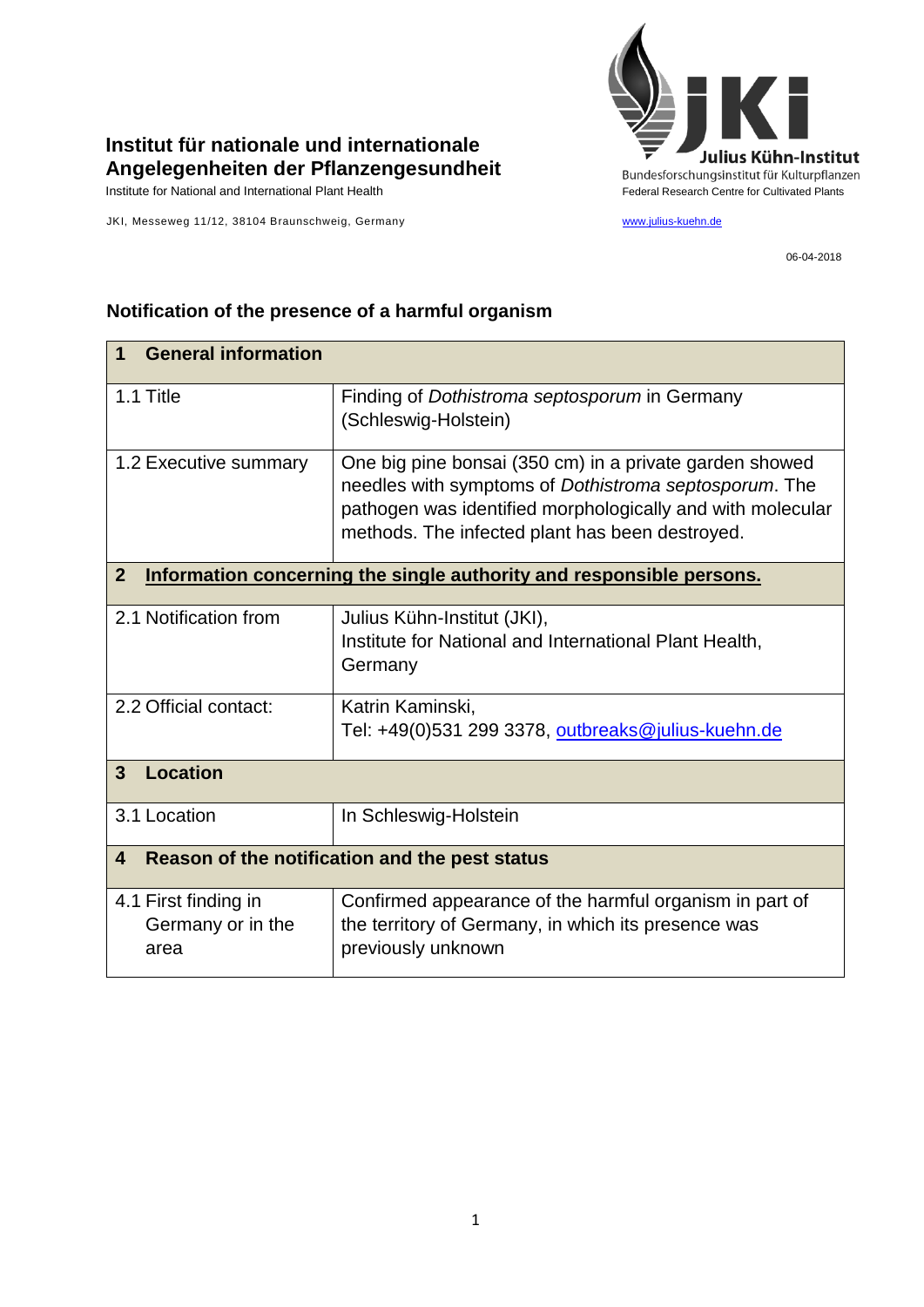| 4.2 Pest status of the area where the<br>harmful organism has been found<br>present, after the official<br>confirmation.              | Present, only is specific parts of the area<br>concerned, under eradication                                              |
|---------------------------------------------------------------------------------------------------------------------------------------|--------------------------------------------------------------------------------------------------------------------------|
| 4.3 Pest status in Germany before the<br>official confirmation of the presence,<br>or suspected presence, of the<br>harmful organism. | Present, only in some parts of Germany                                                                                   |
| 4.4 Pest status in Germany after the<br>official confirmation of the presence<br>of the harmful organism.                             | Present, only in some parts of Germany                                                                                   |
| Finding, sampling, testing and confirmation of the harmful organism.<br>5                                                             |                                                                                                                          |
| 5.1 How the presence or appearance of<br>the harmful organism was found.                                                              | Information submitted by a private<br>person                                                                             |
| 5.2 Date of finding:                                                                                                                  | 02-03-2018                                                                                                               |
| 5.3 Sampling for laboratory analysis.                                                                                                 | 02-03-2018                                                                                                               |
| 5.4 Name and address of the Laboratory                                                                                                | Julius Kühn-Institut, Braunschweig                                                                                       |
| 5.5 Diagnostic method                                                                                                                 | According to peer reviewed protocol                                                                                      |
| 5.6 Date of official confirmation of the<br>harmful organism's identity.                                                              | 12-03-2018                                                                                                               |
| Infested area, and the severity and source of the outbreak in that area.<br>6                                                         |                                                                                                                          |
| 6.1 Size and delimitation of the infested<br>area.                                                                                    | 6 m <sup>2</sup> / 1 plant (already planted, not to be<br>reproduced or removed)                                         |
| 6.2 Characteristics of the infested area<br>and its vicinity.                                                                         | Open air - private garden                                                                                                |
| 6.3 Infested plant(s), plant product(s)<br>and other object(s).                                                                       | Pinus sp.                                                                                                                |
| 6.4 Severity of the outbreak.                                                                                                         | The pine plant showed needles with<br>symptoms and significant damage. A<br>strong loss of needles could be<br>observed. |
| 6.5 Source of the outbreak                                                                                                            | unknown                                                                                                                  |